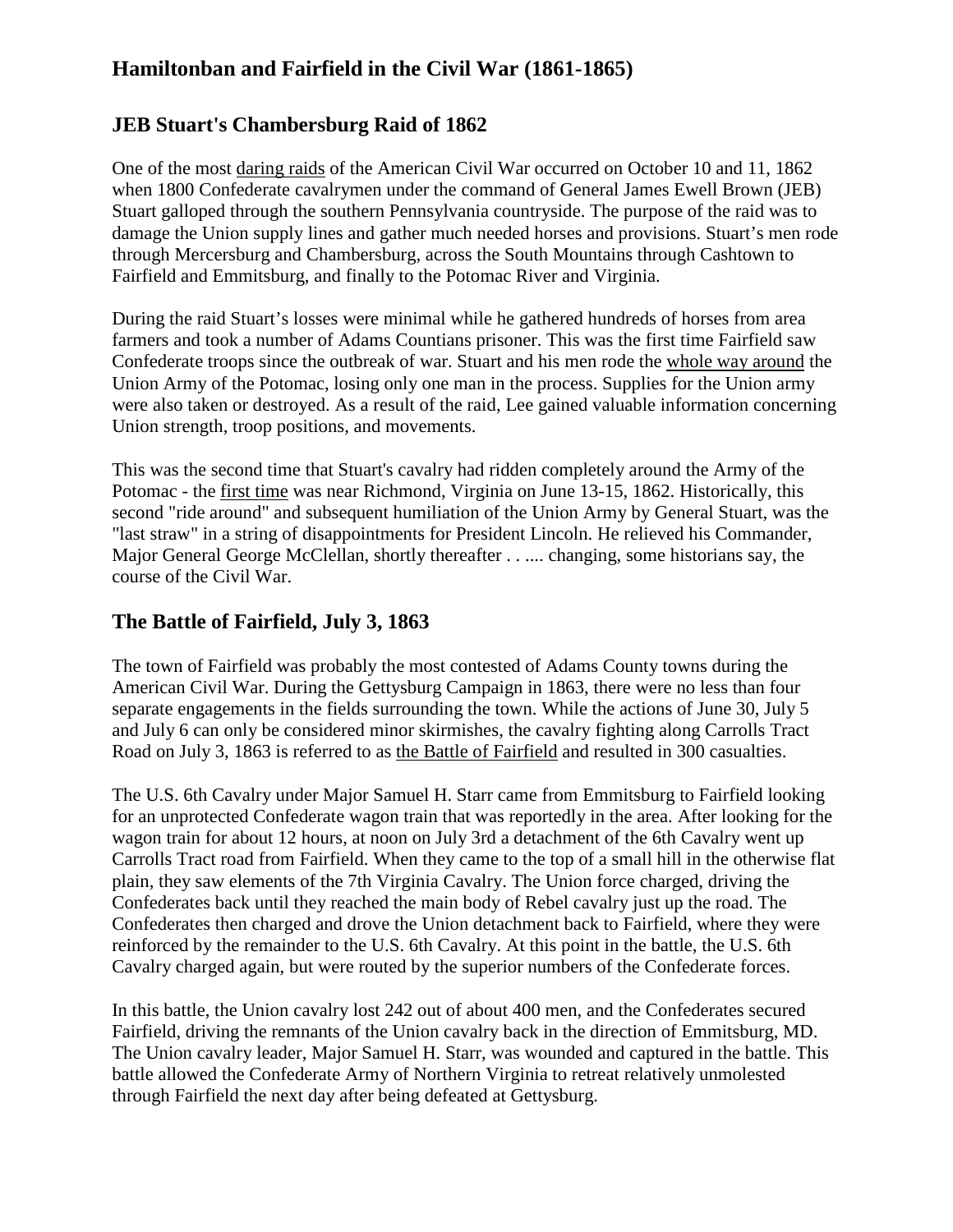### **The Confederate Retreat from Gettysburg**

At Gettysburg on July 1, 2, and 3, 1863, more men actually fought and more men died than in any other battle before or since on North American soil. With the failure of Pickett's Charge, the battle was over - the Union was saved. On the 4th of July after three days of heavy fighting at Gettysburg, rain began to fall on the bloody landscape of this once peaceful Pennsylvania countryside. It cooled and refreshed both armies who were now tired and had begun the process of gathering their wounded and dead.

Lee's retreat began on the afternoon of July 4. Behind him, the small town of Gettysburg (population 2,400) was left with a total (from both sides) of over 51,000 casualties. Over 172,000 men and 634 cannon had been positioned in an area encompassing 25 square miles. Additionally, an estimated 569 tons of ammunition was expended and, when the battle had ended, 5,000 dead horses and the other wreckage of war presented a scene of terrible devastation.

After the three-day Battle of Gettysburg, the Confederates had limited ammunition so they had to return to Virginia. Lee needed to give his wagon trains a head start and he hoped for a Union attack to be able to gain a tactical victory, so his army held their ground on Seminary Ridge. General Lee had his men dig trenches for defense on the west side of Seminary Ridge. He broke his retreating army into two pieces. One column, seventeen miles long would go northwest through Cashtown with the supply wagons and the wounded, and a smaller column of mostly infantry with some wagons would go southwest through Fairfield. Cavalry would protect both columns. Lee left men in the prepared positions on Seminary Ridge in defense of the retreating army. These men were sharpshooters, who kept the Union forces in check, uncertain as to what the Confederates' next move would be.

General Meade was urged by some (including President Lincoln) to attack, but he did not want to repeat Lee's mistake of attacking a strong position. Instead, on the 4th, Meade rested, fed and re-supplied his army. It wasn't until that night that Meade received reports that Lee was on the move. Meade only made a probe on the 5th towards Fairfield. Union cavalry did harass and destroy some of the Confederate wagon train.

The column of soldiers retreating through Fairfield went south on the Fairfield road, then up Iron Springs road through the Fairfield gap between Jack's Mountain and Culp Ridge, then up Gum Springs road/Furnace road, then through Monterey Gap on Charmian road, and then down towards Hagerstown on Old Waynesboro Pike. As the tail end of the retreating column went through Monterey Gap, they were attacked by Union cavalry in the middle of the night in a violent thunderstorm.

### **The Battle of Monterey Gap**

As the Confederate column retreated through Monterey Gap, the Union cavalry under Kilpatrick came from Emmitsburg on the Waynesboro Pike to Fountaindale, where they met [determined](http://www.emmitsburg.net/archive_list/articles/history/civil_war/the_battle_of_monterey.htm)  [resistance](http://www.emmitsburg.net/archive_list/articles/history/civil_war/the_battle_of_monterey.htm) from a Company of the 1st Maryland Cavalry in the middle of the night in a severe thunderstorm. Thanks to the bad weather, the treacherous terrain that lined the defile, and its own plucky determination, the little band brought Kilpatrick's column to a standstill a short distance